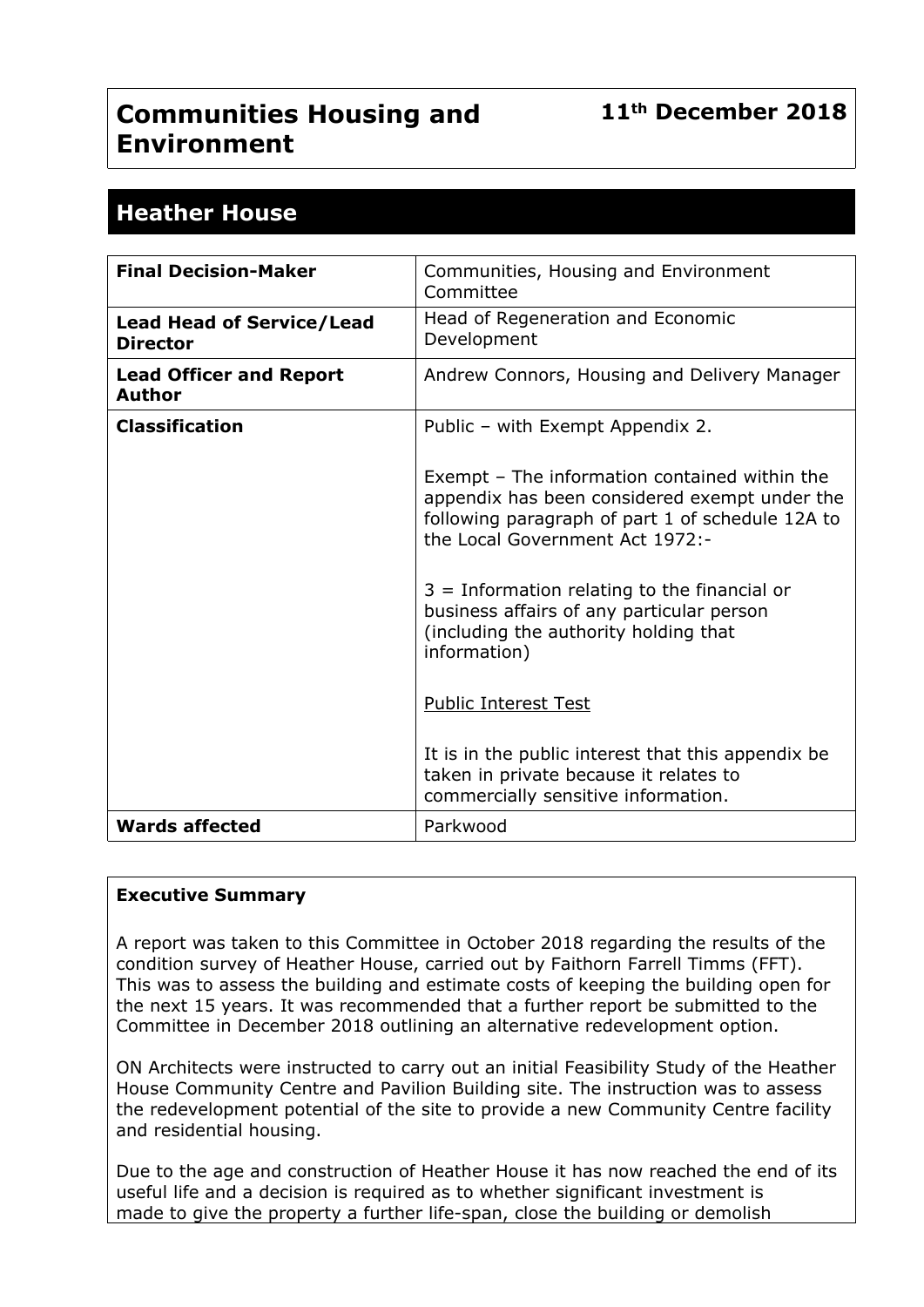and pursue a redevelopment of the site.

This report outlines the potential funding that could be explored as part of a procurement and redevelopment process, which would have a direct impact upon the subsidy requirement from the Council.

It is possible that, following a procurement process, the subsidy requirement might be too onerous. In which case, the Committee will be presented with a further report and invited to choose between alternative options, outlined as Option 1 and Option 2 in this paper.

#### **This report makes the following recommendations to this Committee:**

That:

- 1. A procurement process be undertaken to identify a suitable partner, or partners, to contribute to the design, investment and management of the new facility.
- 2. A report be submitted to the Committee outlining high level findings from the procurement process and the exact subsidy required from Maidstone Borough Council to complete a comprehensive redevelopment.

| <b>Timetable</b>                                 |                                |
|--------------------------------------------------|--------------------------------|
| <b>Meeting</b>                                   | <b>Date</b>                    |
| Communities Housing and Environment<br>Committee | 11 <sup>th</sup> December 2018 |
| Communities Housing and Environment<br>Committee | 16 <sup>h</sup> April 2019     |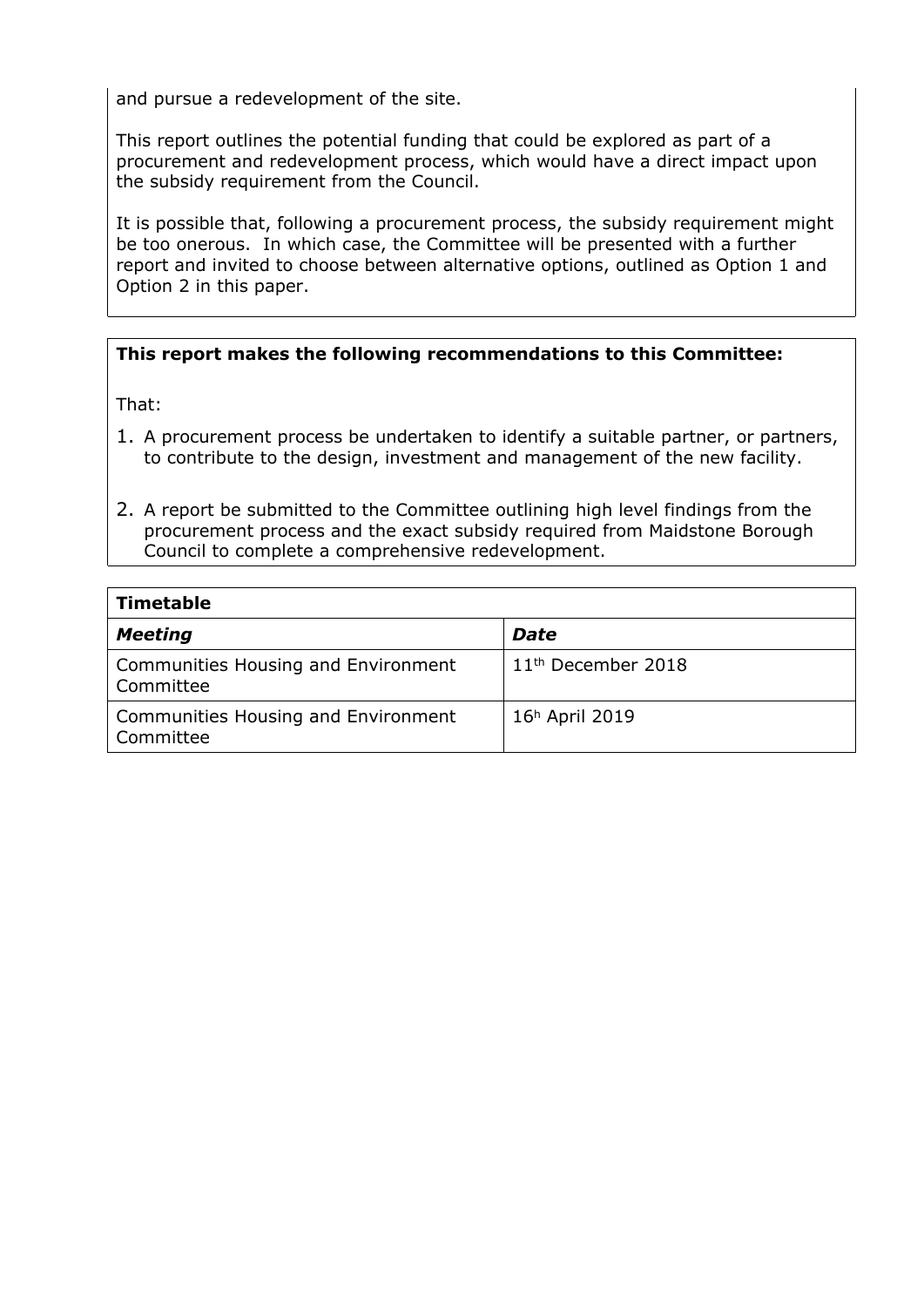# **1. INTRODUCTION AND BACKGROUND**

- 1.1 Heather House is a community facility owned and directly managed by the Council. It is located on Bicknor Road backing onto the Parkwood Recreation Ground providing facilities to enable indoor sports and leisure activities.
- 1.2 Adjacent to Heather House is a skate-park, games court and play equipment; and next to this is the Pavilion building. The Royal British Legion Social Club (RBLSC) has a 125 year lease of the pavilion building with the Council under which the RBLSC has full repairing obligations. Consequently no rent is payable to the Council. The lease has an unexpired term of 96 years with no break clause in the agreement. The Pavilion comprises a social community facility with a licensed bar and changing room facilities used by the Weavering Warriors Rugby Football Club (WWRFC) who also use the recreation ground for their pitches.
- 1.3 Due to the age and construction of Heather House it has now reached the end of its useful life and a decision is required as to whether significant investment is made to give the property a further life-span, close the building, or demolish and pursue a redevelopment of the site.
- 1.4 A report was taken to this Committee on the 16<sup>th</sup> October 2018, following the instruction of Faithorn Farrell Timms (FFT) to carry out a condition survey of Heather House, to assess the building and estimate costs of keeping the building open for the next 15 years.
- 1.5 The report by FFT described Heather House as in a 'fair condition' for its age, but has identified the roof as being beyond economic repair. There are other components that were recommended for replacement within the next 12 months, and they include external cladding, doors and windows. To carry out all the works that have been recommended within the next 12 months would have an estimated cost of £395,386. To keep Heather House open for the next 15 years, FFT have estimated the cost to be £765,148.
- 1.6 The aforementioned report made a recommendation to submit a further report to the committee outlining an alternative redevelopment option for the site. ON architects were instructed to carry out an initial feasibility study to assess the initial concept design of a new community centre facility and residential housing on the Heather House and Pavilion Building site.

#### **Feasibility Study / Design Work**

1.7 The architects have undertaken work on the initial concept design of a residential development and new build community centre. Planning advice was obtained to help inform the initial concept design proposals. The site is not allocated within the Local Plan, but lies within the development boundary of the urban area for Maidstone and thus its redevelopment is acceptable in principle having regard to the policies particularly relating to community facilities and open space.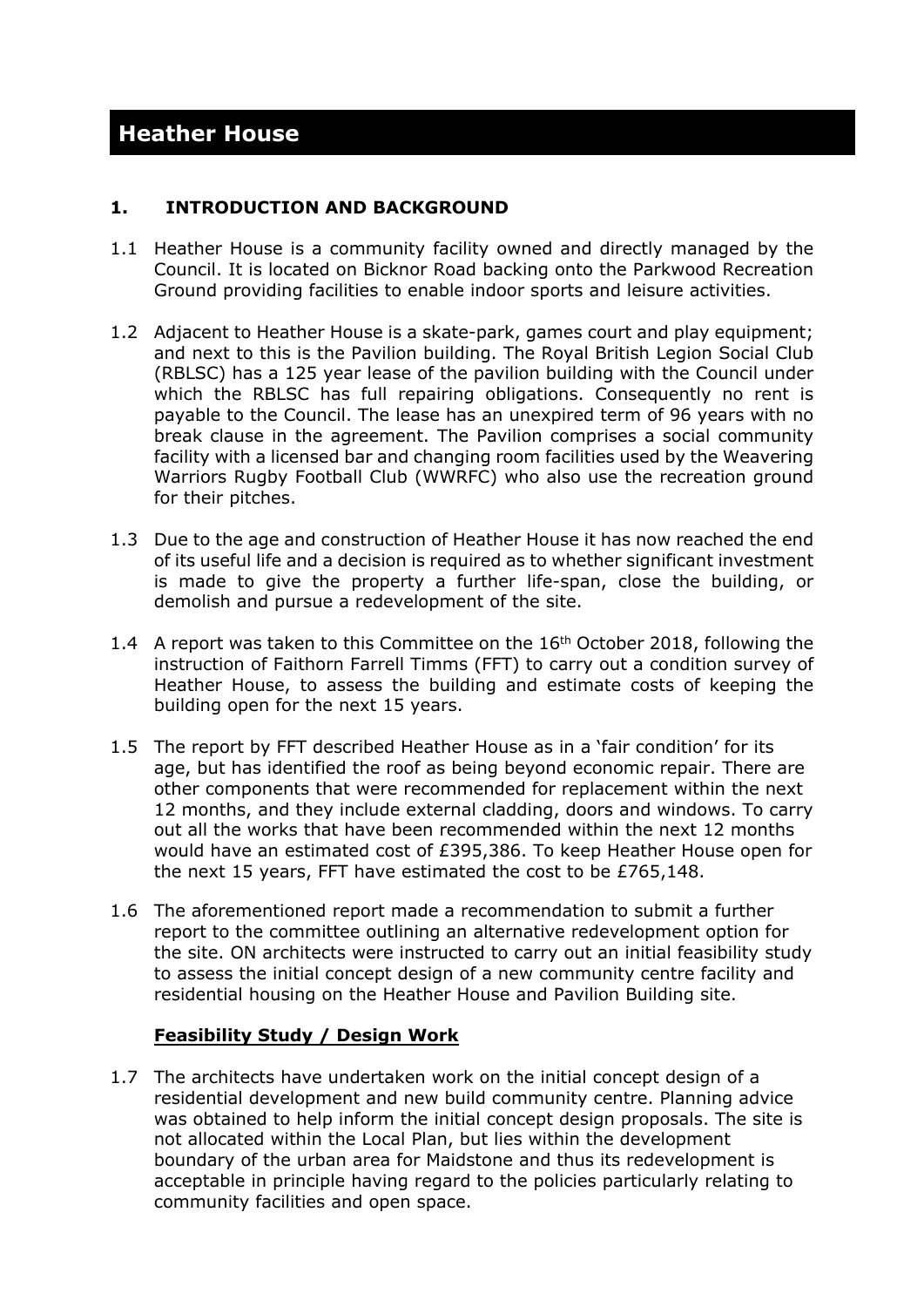- 1.8 Policy DM23 for example seeks to protect community facilities. The relevant part here being: '*Proposals which would lead to a loss of community facilities will not be permitted unless demand within the locality no longer exists or a replacement facility acceptable to the council is provided'.* As a redevelopment of the site would suggest a loss of existing community facilities, it would be required to demonstrate that any new community facility building incorporates the existing facilities and these are sufficient to mitigate the loss of the two buildings (Heather House and the Pavilion) including meeting the needs of the additional occupiers in the new residential development.
- 1.9 This may involve a case that any new scheme proposal provides a multifunctional replacement community building that can secure such replacement facilities as part of a new scheme. It would be expected that the merits of the replacement community facility be justified in any submission showing how the new building will meet existing user needs and those of the future needs of the community and how this overcomes the policy extract above.
- 1.10 Areas within and to the rear of the site is open space and areas between the buildings are children's play space and open areas of amenity space. Policy DM19 states: *'Proposals for new development which would result in the net loss of existing open space or sport and recreation facilities will not be permitted unless there is a proven overriding need for the development'*. This together with the improved community facilities and the requirements of the Open Space and other relevant policies would need to be addressed as part of any planning application.
- 1.11 With respect to residential housing proposals, a block of up to 4 storey in height located on the Pavilion Building area is considered in keeping with the wider area, however there would be a need to have regard to Golding Homes lower profile development to the north and the two storey properties opposite. One option being a steeped roof line and elevation to ensure the development does not overly dominate its neighbours. It was also encouraged that any residential development addresses the street scene to create a sense of enclosure to the street rather than having car parking within the frontage. Further pre-application advice would need to be taken prior to the submission of any planning application on the back of detailed design proposals.
- 1.12 Discussions have taken place with representatives from the RBLSC as to what their requirements would be in any new replacement community facility that they could continue to operate from. This namely being a social lounge, bar, kitchen and toilets.
- 1.13 The brief given to the architects was to take into account the aforementioned planning advice for the overall site layout and to create a multi-use community facility incorporating the requirements of the RBLSC into the design. Residential housing following national space standards.
- 1.14 The architects have undertaken a site analysis and research into the planning history of the site and neighbouring dwellings and provided sketch designs based on the planning advice, brief and constraints of the site. An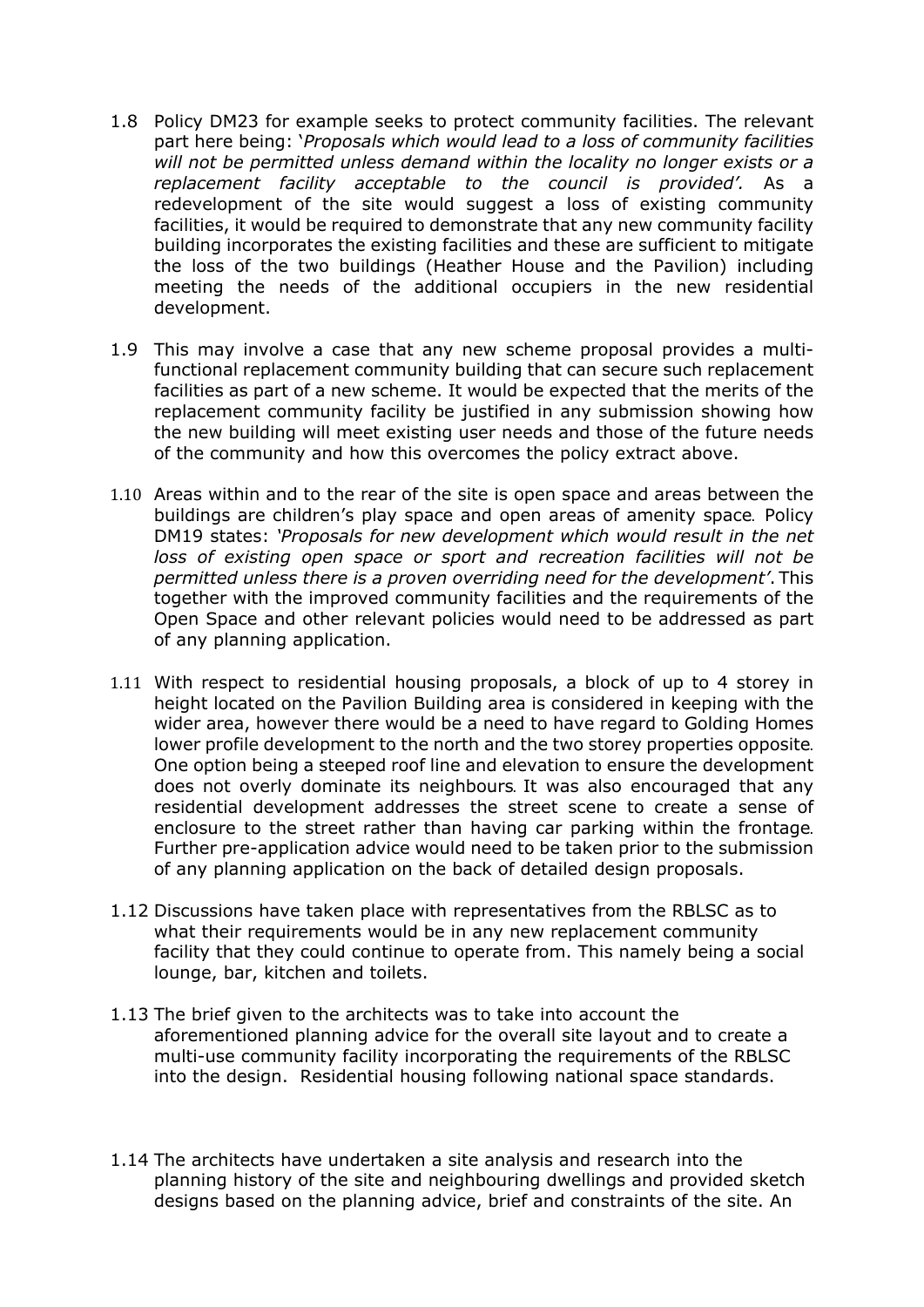initial design proposal site layout is shown at Appendix 1.

- 1.15 The initial design proposal shows the demolition of Heather House and the Pavilion buildings and the capacity for a new multi-use community centre facility where the existing Heather House is located, together with 55 car parking spaces. There are 42 residential dwellings proposed on the part of the site where the Pavilion Building is located, together with 42 car parking spaces. The design proposal includes cycle store provision and soft landscaping. Within the site, the existing play areas are shown not to be affected.
- 1.16 The architect has currently incorporated 11 studio flats into the initial design proposal, along with 17 one-bed flats. It is considered that these will need to be changed to 2-bed flats in order to better suit a rented tenure market. It is thought that this change will reduce the overall residential numbers down to approximately 36. It should be noted that Park Wood is in a lower value residential area compared to other parts of Maidstone so is not ideally placed to deliver any residential housing for market sale. The Council would also need to carefully consider the viability of any proposals put forward and how this may affect the delivery of planning obligations and policy requirements such as affordable housing due to the indicative significant subsidy gap that exists as referred to within section 1.24 below.
- 1.17 The existing Heather House Community Centre is 678m2 in size. Initial design proposals incorporate a new Community Centre facility of 691m2 in size. A full indicative schedule of accommodation is summarised below.

| Area                         | <b>Size</b>      |
|------------------------------|------------------|
| Entrance & circulation       | 73m2             |
| Main Sports Hall             | 180m2            |
| Second Sports Hall           | 100m2            |
| Storage (main/second hall)   | 50 <sub>m2</sub> |
| Counselling/Meeting Room     | 60 <sub>m2</sub> |
| Changing Rooms / Toilets     | 89m2             |
| <b>Sports Store</b>          | 6m2              |
| Boiler/Plant Room            | 5m2              |
| <b>Accessible Toilet</b>     | 5m2              |
| <b>Cleaners Store</b>        | 5m2              |
| Circulation                  | 9m2              |
| Kitchen                      | 22m2             |
| Social Lounge / Licensed Bar | 87m2             |
| Total                        | 691m2            |

1.18 The initial design proposal is seeking to create a multi-use community centre facility that can cater for a wide range of activities and services used by lots of different people and organisations within the community. This will ensure that the ability to retain existing users and attract new ones as well as external parties interested in the future management of the building is not compromised. This in turn will also maximise the potential to generate sufficient revenue through multi-use activity bookings that will support the ongoing future sustainability of the building.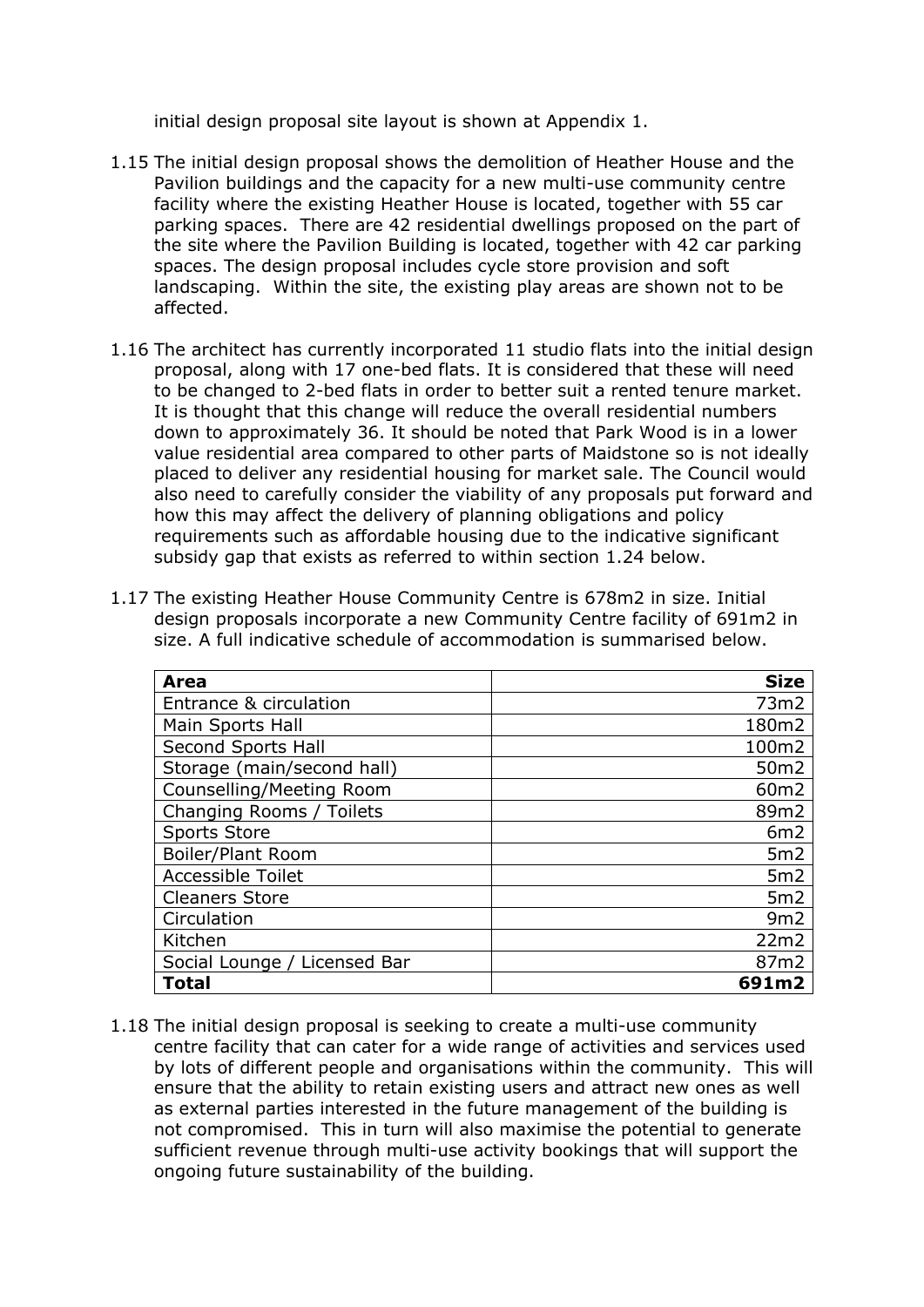# **Housing Development and Regeneration**

- 1.19 The Council has approved a further £34m of capital investment, over a five year period to invest in market rented housing. This investment will increase the overall supply of housing in the borough as well as deliver a commercial return to the Council.
- 1.20 Any market rent properties delivered in a redevelopment of the site could be retained by the Council, within its property company Maidstone Property Holdings Limited. The market rental dwellings would provide a source of long term revenue income generation that would be used to support core services in the medium to long term.

#### **Indicative Financial Summaries**

- 1.21 The indicative financial summaries for a redevelopment of the site to provide a new multi-use community centre and residential housing is shown at Exempt Appendix 2. There is one financial summary for a new-build community centre and another for a notional residential development of 36 dwellings.
- 1.22 A number of assumptions have been used to calculate these indicative summaries based on build cost estimates, local market research and intelligence. Estimated market rental values have been calculated using local comparable property values and average prices per square metre for the Park Wood area.
- 1.23 The stand-alone indicative financial summary for the residential (based on a market rent tenure) demonstrates a financially viable scheme and meets our minimum financial criteria. However, it would not just be delivering a commercial return, but will provide a number of social and economic benefits by promoting housing and economic growth in an area of deprivation. The appraisal at present has not included any affordable housing within the residential proposal.
- 1.24 The indicative estimated total scheme cost for a new-build community centre (691m2) is £2,539,756. If a residential scheme of 36 dwellings for market rent was delivered via Maidstone Property Holdings or indeed another developer, a land receipt/income of £504,000 (£14k per plot) could be generated for the residential land. This could go towards the total scheme cost for a new community centre and would leave a subsidy gap of £2,035,756.
- 1.25 It is demonstrated that a comprehensive redevelopment of the site cannot be delivered without significant subsidy. The income from the residential housing is not going to be sufficient to cross subsidise the development as a whole and the delivery of a new multi-use community centre. Therefore the Council will need to provide the level of subsidy required to help finance the project. In order to reduce the reliance on the Council, a number of other subsidy sources could also be explored as set out below.

#### **Potential Funding Sources**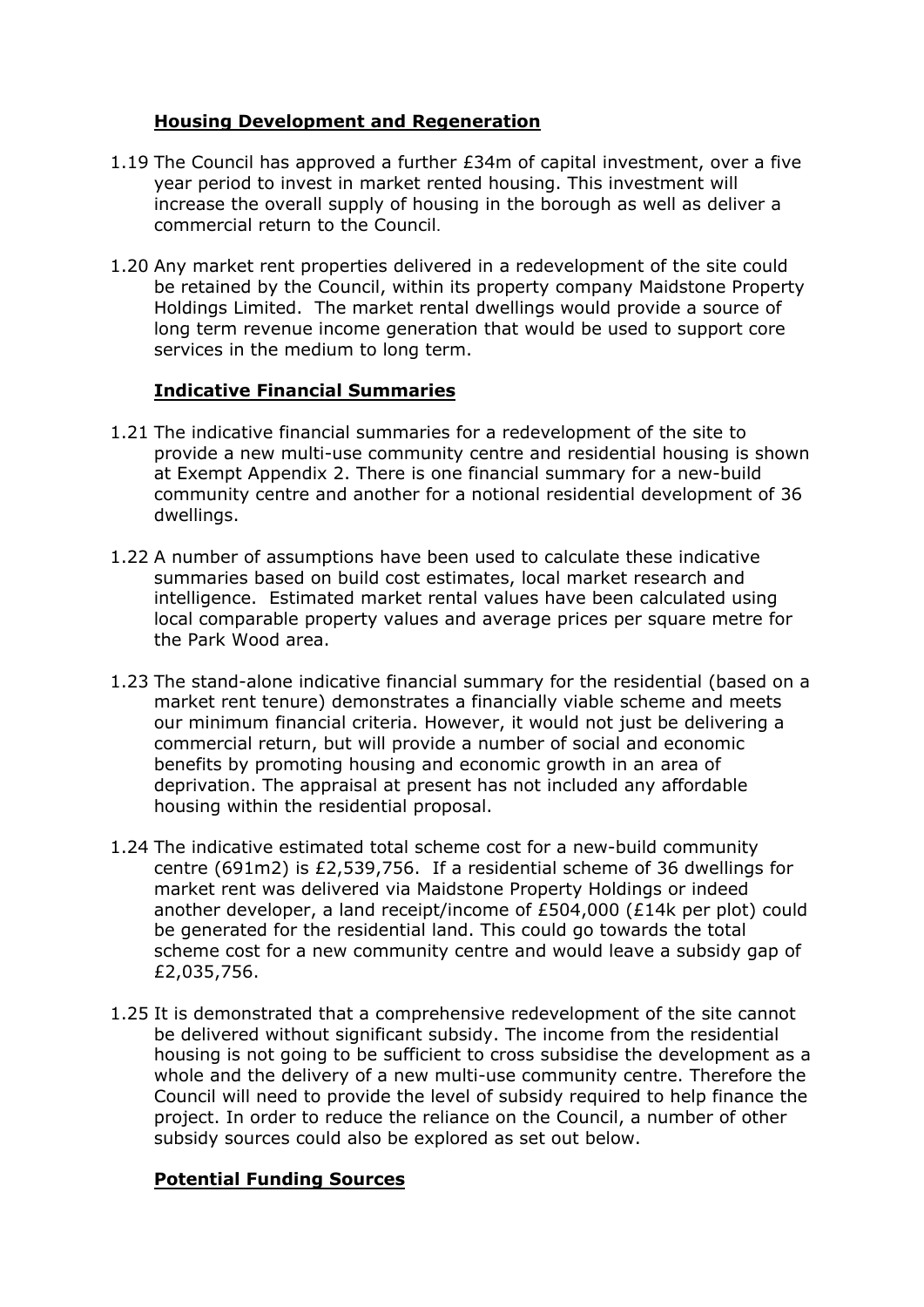- 1.26 In order to help finance a comprehensive redevelopment of the site, there are a number of funding subsidy sources that the Council could pursue if the committee decides to pursue this option. Some useful discussions regarding external funding sources have already taken place with Kent Sports and Stones Community Trust. A summary of each of these sources of potential subsidy are given below. It should be noted that this list is not exhaustive and there are other grant making trusts and funding bodies that could also be approached.
	- **MBC Subsidy: via savings from other areas of Committee spend:** One option is for the Committee to consider making savings in other areas of revenue spend so as to generate financial capacity for capital investment in the facility. For example, every £50,000 of revenue saving in perpetuity could broadly release £1m for capital investment.
	- **Sport England:** They recognise the considerable financial pressures that local authorities are currently under and the need to strategically review and rationalise leisure stock so that costeffective and financially sustainable provision is available in the long-term. Their Strategic Facilities and Community Asset Fund is designed to support the sector to invest strategically to deliver the outcomes essential to local communities. The funds direct capital investment into a number of key local area projects, providing new opportunities to encourage people to live healthier and more active lifestyles. They want to help local organisations to create quality and financially sustainable facilities that benefit their community for years to come – which may mean providing help to get things up and running too

Medium-scale investments typically range from between £15,000 to £50,000. These will address more substantial changes. This might be an upgrade to an existing facility or developing a new space in the community. By exception, they will also consider larger investments ranging from £50,000 to £150,000.

- **KCC Village and Community Hall Grant Scheme:** Grants of up to £50,000 are available for local communities to improve an existing hall or build a new hall. A grant is conditional upon match funding. They can offer a pound for every pound raised, up to 50% of eligible project costs. The scheme is open to any village or community hall managed by an independent management committee. All applicants must be of registered charitable status.
- **Big Lottery Fund - Reaching Communities England:** Voluntary or community groups such as a charity, co-operative, social enterprise or community interest company, a not for profit company limited by guarantee or a statutory organisation such as a local authority or school can apply for this funding.

Through Reaching Communities funding you can apply for between £10,000 and £500,000. They can fund some or all of the costs associated with delivering projects, including staff salaries, training,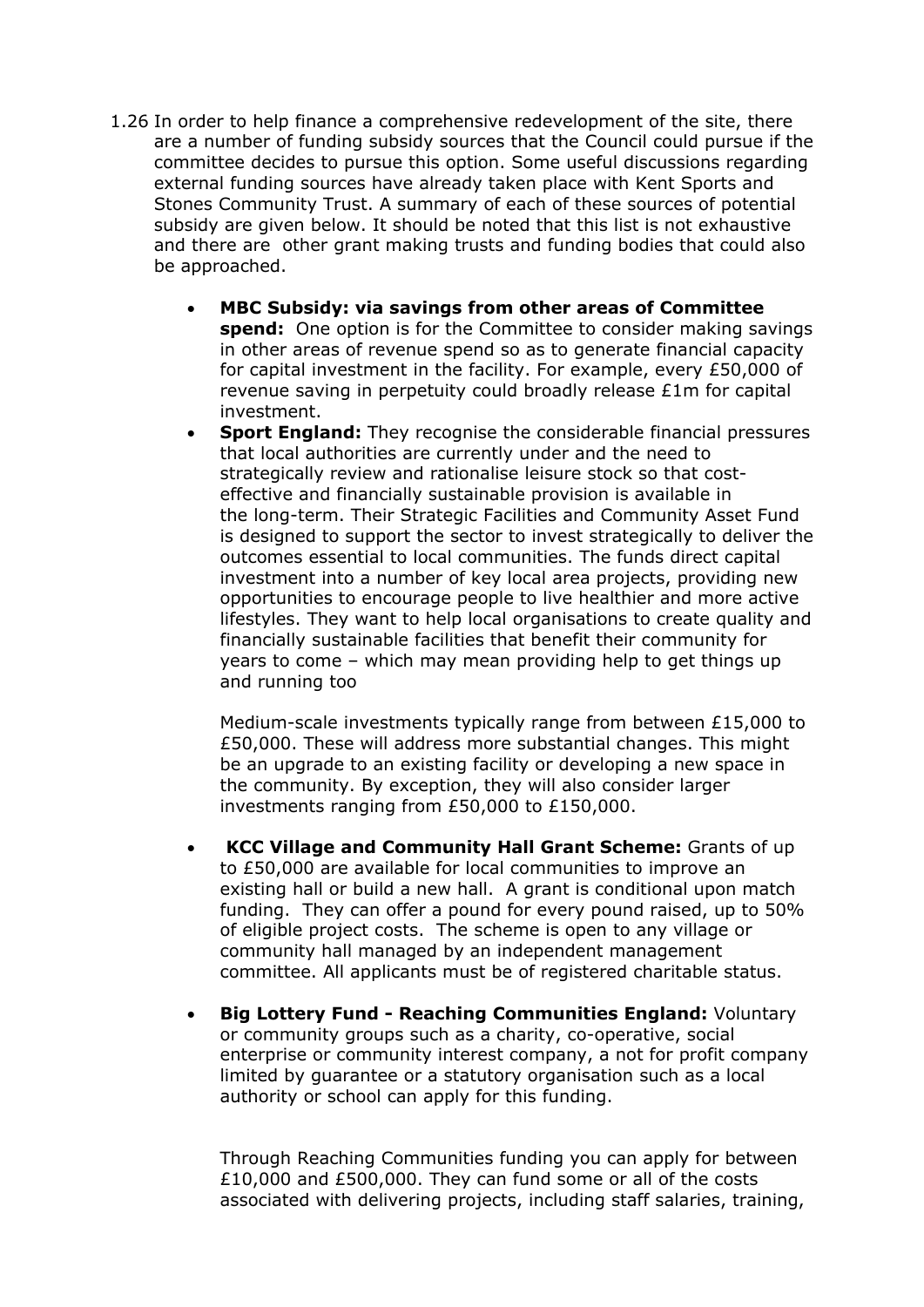volunteer expenses, management costs, equipment, premises costs, monitoring and evaluation and overheads.

- **Football Foundation - Premier League & The FA Facilities Fund** - Grants of up to £500,000 to support the development of new or refurbished local football facilities, such as changing pavilions and playing surfaces, for the benefit of communities. Stones Community Trust (supporting the work of Maidstone United Football Club) have expressed an initial interest in relocating and potentially taking on the management of a newly created multi-use community facility on the Heather House site. This could strengthen any application for this type of funding.
- **Golding Homes:** They have residential and commercial stock in this locality and have undertaken a significant programme of regeneration within the immediate area.As such they might be willing to provide investment towards a new community facility for the benefit of their residents and the community that it would serve. Golding Vision is the community development arm of Golding Homes. They invest £500,000 each year on a programme of innovative and ambitious community projects and activities, which focus on four key priorities. Namely Place Shaping; Safer Communities; Health and Wellbeing and Financial Inclusion.
- **Jubilee Church:** They also have property within the locality and make investments within the communities they operate from. They have expressed an initial interest in participating in the project.
- 1.27 It should be noted that there are no existing s106 contributions that have been identified of which could go towards the funding of a new community facility. Some external funding sources will be dependent on the uses and activities the facility can provide and who operates/manages it. A collaborative multi-use partnership type approach is likely to lever in more external financial resources and support.

# **Developing the Brief - Engaging the Local Community**

- 1.28 Should the committee decide to pursue the option of a comprehensive redevelopment of the site, it is vital that the development of the brief and design needs to be community not officer led. Hence a detailed design is not pivotal at this stage. Heather House is located in an area where there are concerns such as health inequality, well-being, deprivation, lack of employment opportunities and training issues. Sufficient time will need to be allowed to get the building brief right and reflect the care that needs to be taken to produce a quality facility capable of meeting the evolving needs of the community and the services it needs.
- 1.29 Maidstone Boxing Club currently operates from Reed Hall (the existing smaller hall within Heather House) on a 3 year lease. They run a number of boxing and fitness classes from the facility. It will be important to consult with them so that a replacement building could continue to provide a base for them,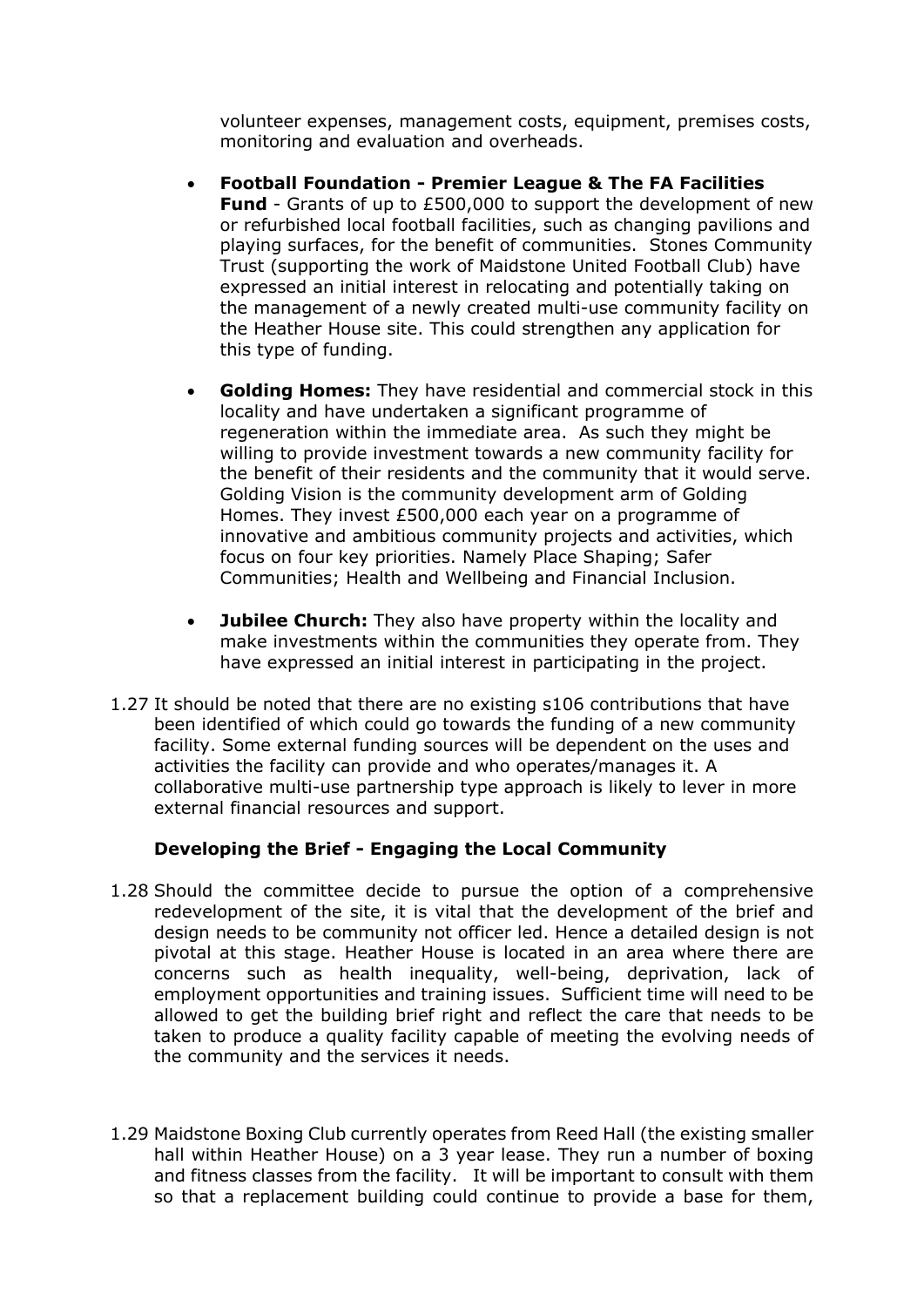bring in revenue and so they can be a key partner in potentially providing a community gym/fitness facility in order to help address health inequalities in the area.

- 1.30 Communication and consultation with the community will need to be regular, appropriate, engaging, two-way and easy to access, to ensure the project is owned and valued by them. It will be important to ensure that communication and consultation with existing user groups and the community as a whole is continuous from the initial design concepts and planning stages through to completion and the ongoing development and running of the building.
- 1.31 This will ensure that the centre is having an impact on its community by making a difference and meeting local needs. In order to fully assess local need and develop the detailed design proposals a variety of community engagement activities and tools can be considered and utilised such as:
	- Questionnaires/surveys
	- Suggestion boxes
	- Workshops and focus groups
	- Analysis of local data, census data, local reports and community profile
	- Community mapping
	- Networking attending key strategic meetings (ie local area partnership meetings, local community forums)
- 1.32 Making the most of existing community networks and partnerships particularly via the Ward Councillors will prove vital in developing design proposals further. It is considered that it would also prove beneficial to look at good practice elsewhere and look at other community centres as part of a benchmarking exercise. Looking at existing facilities and learning from design mistakes will help to gather experience and knowledge and focus thoughts and attention to detail on further design proposals going forward.

# **Planning and Construction Programme**

- 1.33 It is likely that a development of this nature would require a 24 month construction period of which simultaneous closure of both buildings would be required in order to deliver the build programme as cost effectively and quickly as possible. Prior to this, appointment of the various professionals for the project team, consultation, further detailed design work, committee approval to proceed, planning consent and appointment of a contractor is likely to take around 18 months. So a start on site would not be envisaged at the earliest until the summer of 2020.
- 1.34 Closing both facilities in the short-term is likely to generate frustration, particularly for the various clubs and people that use the facilities. The Council will need to consider the resource implication to enable assistance to be given to find alternative venues. It will be important that existing user groups are fully engaged during the project from start to finish so that they feel a sense of ownership and commitment to any new build facility.

# **Future Management**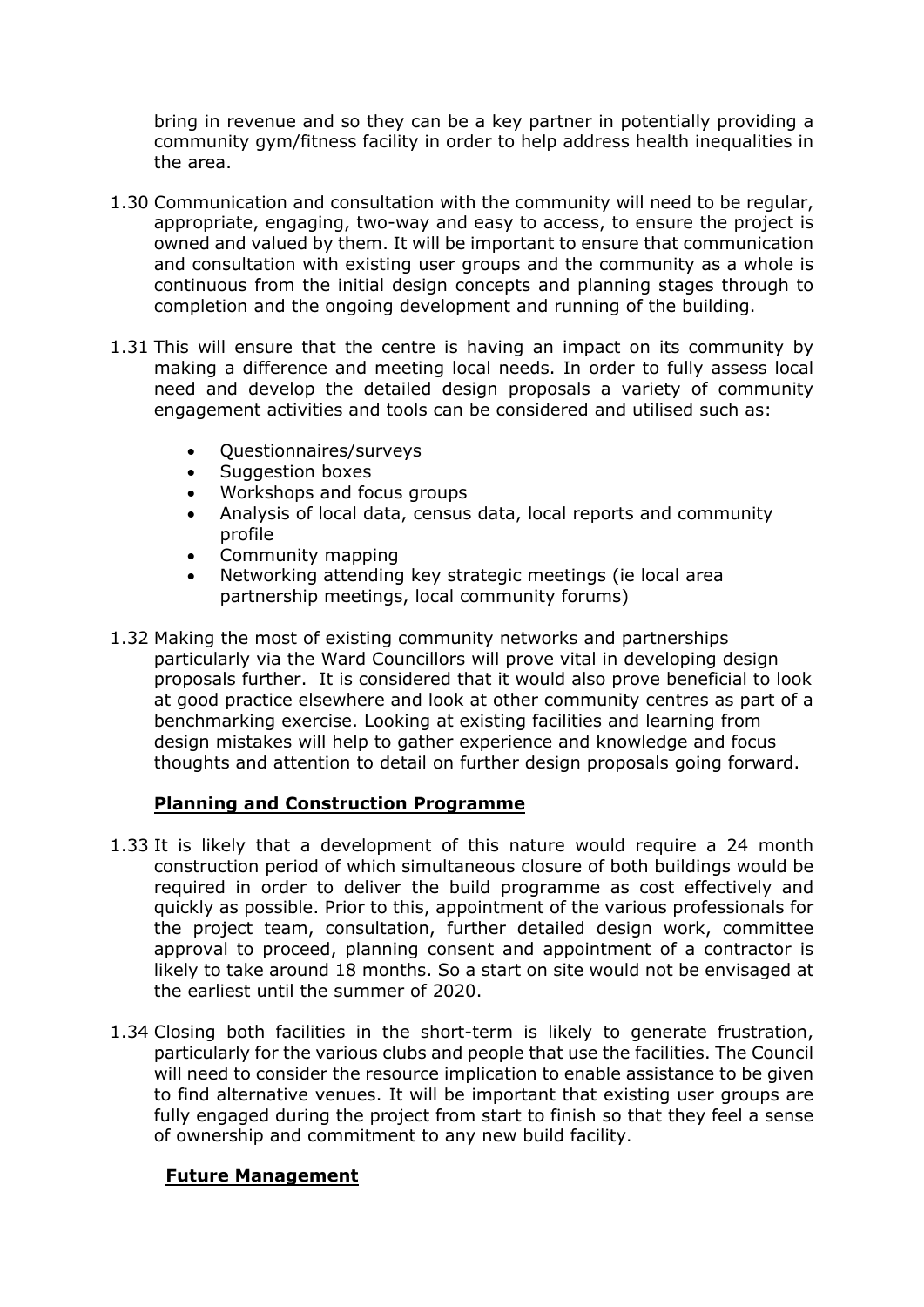- 1.35 The future management and operation of a new community centre would also need to be carefully considered. Heather House is the only remaining community facility owned and directly managed by the Council. Best practice adopted elsewhere by local authorities has been to go through Community Asset Transfer. Community Asset Transfer is the transfer of management and/or ownership of public land and buildings from its owner (usually a local authority) to a community organisation (such as a Community Trust, a Community Interest Company or a social enterprise).
- 1.36 The availability of appropriate professionals from within the community, who can be part of the management team could be explored. The local community may have access to a range of appropriately skilled volunteers who are prepared to support the project. This has been shown to be a great advantage and also a significant cost saving in other community centre projects across the country.
- 1.37 The Stones Community Trust in particular has expressed initial interest in any new community facility that is built on the Heather House site as a potential base for the newly created SCT to relocate to. Structured independently of Maidstone United Football Club and supervised by independent trustees, the SCT will be a charitable trust and will take over responsibility for setting up, organising and delivering community events designed to provide sports, football and social activities to local people including disadvantaged and disabled adults and children. The SCT activities will be complementary to those of the football club and are currently based at the Gallagher Stadium.
- 1.38 They view this as potentially an ideal location to relocate to due to the community outreach work they could do and the close proximity to the open space/recreational ground and the existing sports pitches there.
- 1.39 It will be important to keep the design as flexible as possible to allow for changing circumstances and trends and that any future management arrangement is set up to ensure that there are no further calls on financial support from the council.

#### **2. AVAILABLE OPTIONS**

- 2.1 The first option is to decide to close Heather House and not carry out any refurbishment work or provide a new replacement facility. With the future of the site to be determined at some point later in time, which might involve disposing of the asset and land to another party. This is not recommended at this stage as there would still continue to be uncertainty as to the future of the building and site. The potential loss of a community centre could pose a significant and negative impact on the existing users and surrounding neighbourhood and lose the opportunity to bring about social change and improve the quality of life in the local area. The building would also still need to be insured, secured and looked after.
- 2.2 The second option is to refurbish and retain Heather House in its current location and building. The comprehensive survey carried out by FFT estimated the cost for carrying out the refurbishment to be in excess of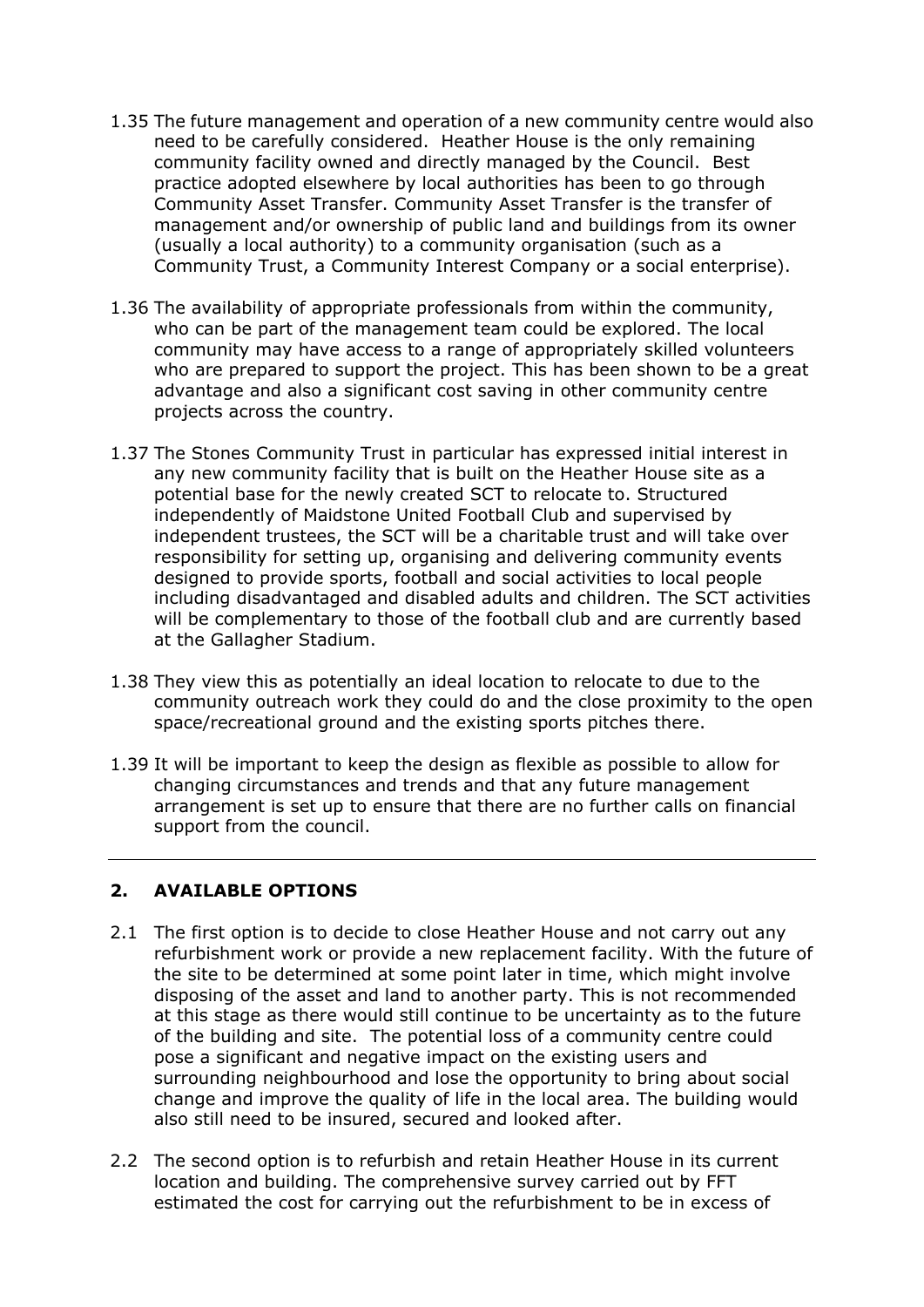£765k. This option would increase the useful life by a further 15 years and if the Committee were to consider making savings in other areas of revenue spend this would equate to £38,250 revenue savings per annum in perpetuity. This is likely to cause disruption to the current users of the building, as it is unlikely that the building could be used during the refurbishment, particularly if this involves disturbing the roof with its hazardous materials.

Refurbishment is also not always the most effective long-term option. It can sometimes look like a cheaper way to meet current needs but will not allow for future flexibility and long term future sustainability. The buildings layout and internal structure remains dated and therefore limits its use and ability to attract new users. The current building is considered to be under-used and is unable to generate sufficient bookings to meet its financial target. This option is therefore not recommended at this stage as being best value for money when weighed against the limited potential to generate revenue through increased bookings.

- 2.3 Option 3 is to consider demolishing Heather House and replacing it with a new facility on the same site. The cost of this would be in the region of £2,539,756 million. This option is not recommended as the cost of the new building would have to be met in total. Income generated from the new building alone would not cover the cost of replacement. If the Committee were to consider making savings in other areas of revenue spend this would equate to £126,988 revenue savings per annum in perpetuity.
- 2.4 Option 4 would involve demolishing both Heather House and The Pavilion. This option would enable a new multi-purpose community facility to be established on the Heather House site and releasing the land on which the Pavilion Building is situated to become available for residential housing. This in turn could be purchased by Maidstone Property Holding Ltd to provide much needed housing and the cost of the project could be partially offset from the income generated by the indicative land receipt (£504k) for the residential housing.

A new community facility would act as a hub for the community and enable access to programmes, activities and services for those who need it most. There would be an indicative subsidy requirement of  $E2,035,756$  and if the committee were to consider making savings in other areas of revenue spend this would equate to £101,750 revenue savings per annum in perpetuity. Sources of subsidy to help finance the scheme could also be pursued and appropriate future management arrangements considered ensuring an effective and efficient use of the resource. It could be possible to reduce the Council's subsidy contribution significantly by running a procurement process to identify an organisation or organisations that would commit to co-funding the new facility as well as managing and stewarding it on a long term basis outside of the council.

#### **3. PREFERRED OPTION AND REASONS FOR RECOMMENDATIONS**

3.1 The preferred option at this stage is Option 4 as outlined in Paragraph 2.4 above. This option permits the assembly of land in the general locality to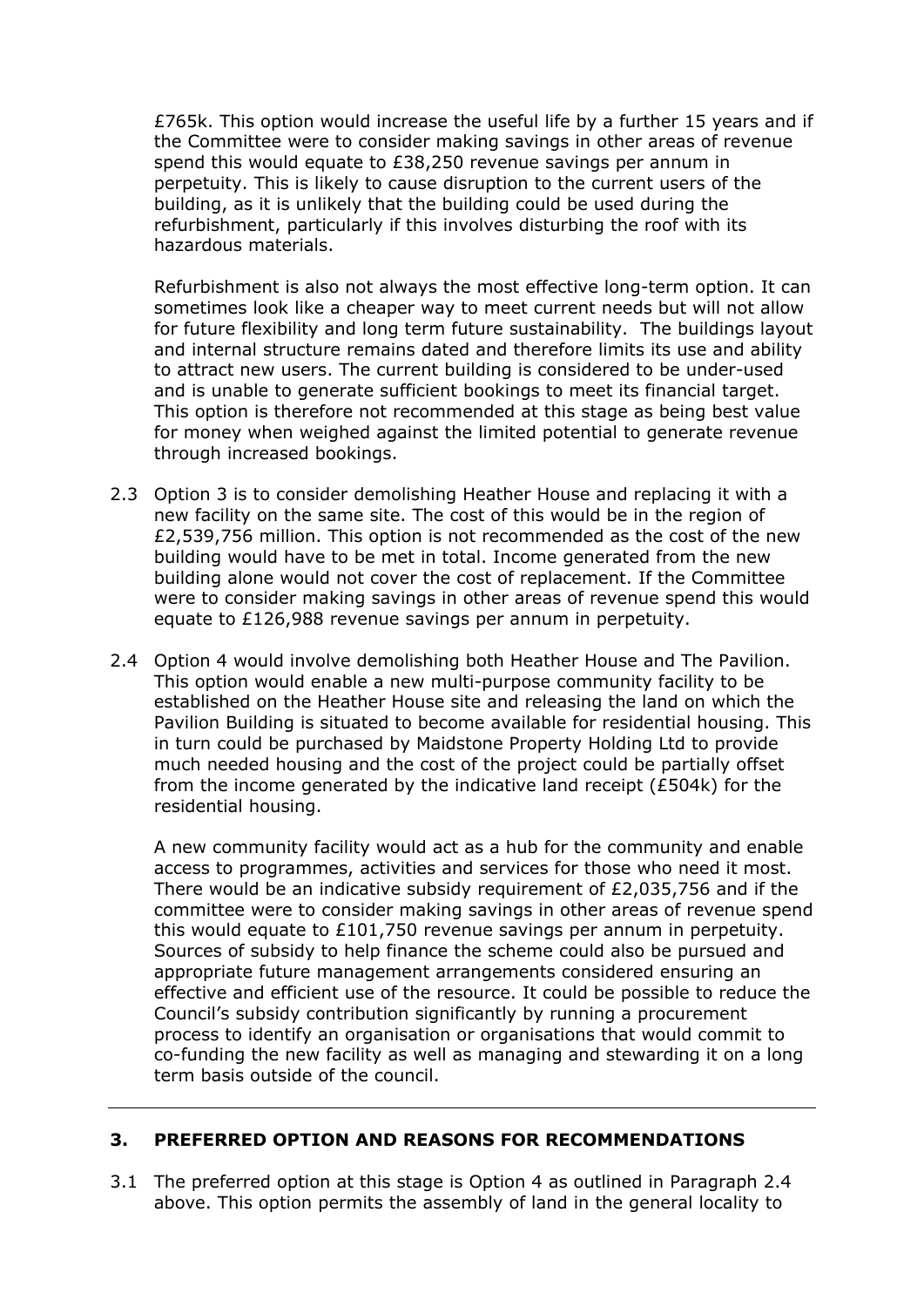provide a new and purpose built multi-use facility for community use. This option rationalises the two dated buildings situated on Bicknor Road to create a better resource that could provide a wider range of activity and potential outreach work to serve the local community and ensure the long term future sustainability of the building.

- 3.2 This option would enable the land on which the Pavilion Building is currently located to be used for residential purposes in harmony with the existing residential accommodation on Bicknor Road. The replacement of both Heather House and The Pavilion would also enhance an area of deprivation that has recently benefitted from major regeneration programmes by Golding Homes and new developments in the surrounding areas.
- 3.3 Officers can run a procurement process to identify suitable partner or partners that would contribute towards the formulation of the design brief, contribute capital so as to minimise the financial commitment from the Council, manage the facility and steward it on an arms-length basis from the Council. A follow up report will then be presented to Committee so that it can make an informed decision whether to proceed with a comprehensive development or choose between just alternative options 1 or 2 above.

# **4. RISK**

- 4.1 The risks of running a procurement process to identify a suitable partner or partners to enable a comprehensive redevelopment of the site could be as follows:
	- Other sources of subsidy could fail to materialise resulting in the Council having to meet the total cost. This could be mitigated by a rigorous approval and due diligence approach when developing proposals further in accordance with the recommendations of this report.
	- The Council could struggle to gain interest or support from the local community, given some sections might not like change and wish the existing facilities to remain as they are. Appropriate and effective engagement with the community will need to promote and encourage a strong community led brief in order to help inform detailed design proposals and future sense of ownership of the new community facility. This will ensure trust and support the ongoing future sustainability of the project.
	- Good management is necessary for the smooth and effective running of community buildings and careful consideration will need to be given to who will be best placed to manage it post completion. There might not be sufficient interest from external community organisations and trusts in managing such a facility particularly if perceived revenues do not exceed costs. This can be mitigated by establishing early commitment from an interested party who can be involved in the detailed design proposals.
	- A comprehensive redevelopment of the site is dependent on the RBLSC and their willingness to surrender their existing lease in favour of relocating to the new multi-use community facility or alternative premises. Effective engagement will need to be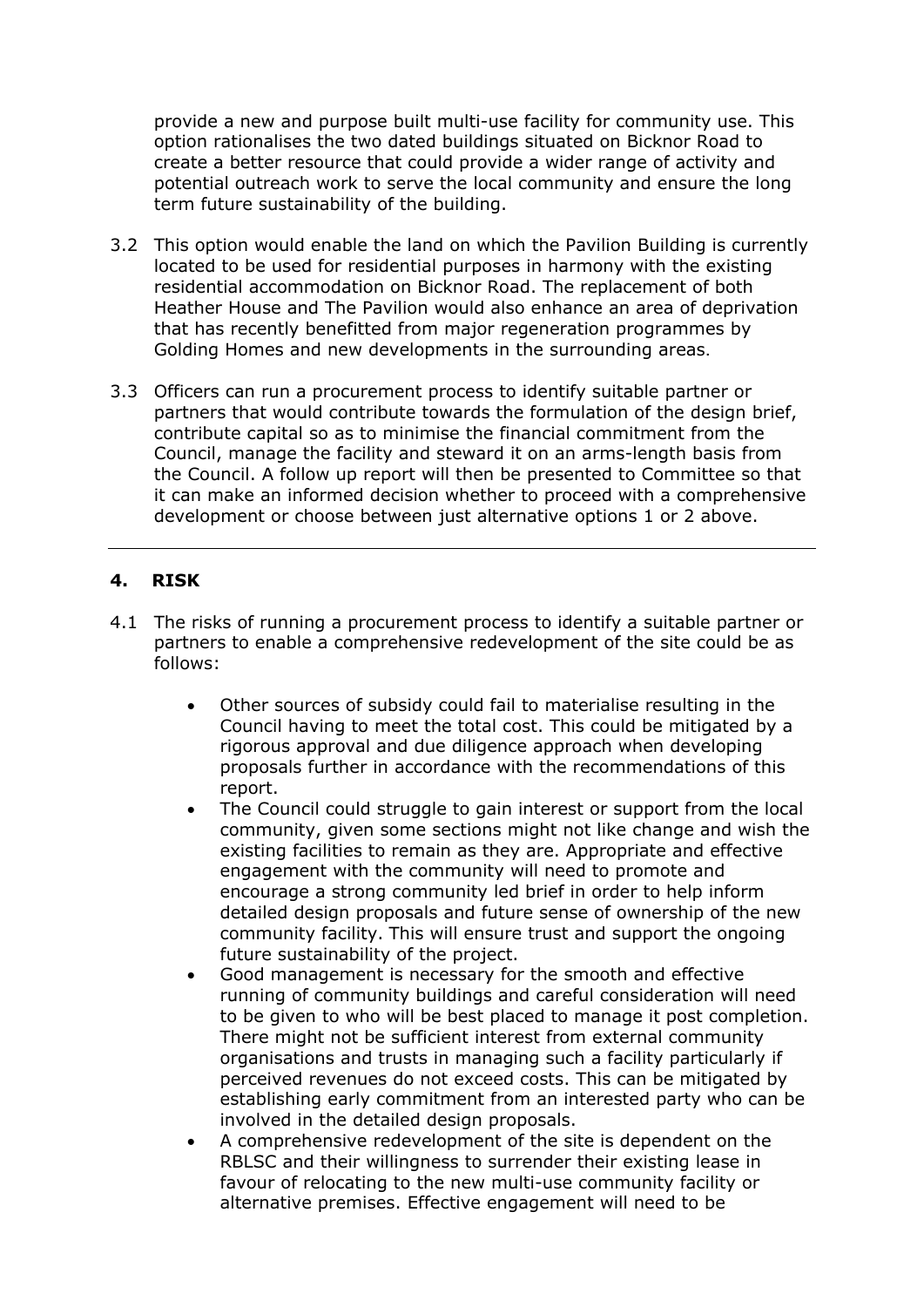established with the RBLSC and continued consultation throughout the project stages if a comprehensive development of the site is pursued. The involvement of Ward Councilors could help to promote and encourage support for the project.

 A redevelopment of the site would result in no replacement community facility being available from the point of closure until at least 24 months later. The local community commitment and demand for a redevelopment would need to be strong enough to support a 24 month closure and the need for existing users to relocate during the build programme. This could be mitigated by ensuring that the local community and existing user groups are fully engaged and consulted during any future developed design and planning stage process, with assistance given in finding alternative premises in the interim.

# **5. CONSULTATION RESULTS AND PREVIOUS COMMITTEE FEEDBACK**

\_\_\_\_\_\_\_\_\_\_\_\_\_\_\_\_\_\_\_\_\_\_\_\_\_\_\_\_\_\_\_\_\_\_\_\_\_\_\_\_\_\_\_\_\_\_\_\_\_\_\_\_\_\_\_\_\_\_\_\_\_\_\_\_

- 5.1 Previously Communities, Housing and Environment Committee made the decision that Heather House should remain open, but requested further information on the condition of the building. That information was presented in the report to Committee on the 16<sup>th</sup> October 2018. The report also made a recommendation that a follow up report would be presented to committee outlining a redevelopment option.
- 5.2 Discussions and consultation regarding development options for the site have taken place with ward members of which will continue as part of the procurement process.

#### **6. NEXT STEPS: COMMUNICATION AND IMPLEMENTATION OF THE DECISION**

- 6.1 The approval of the recommendations will enable officers to run a procurement process to identify a suitable partner or partners that would contribute towards the formulation of the design brief, contribute capital, so as to minimise the financial commitment from the Council, manage the new facility and steward it on an arms-length basis from the Council.
- 6.2 Once the procurement process is complete, the high level findings will be brought back to the Committee in April 2019, so that it can make an informed decision as to whether to proceed with a comprehensive redevelopment proposal or just choose to close the building or refurbish it.

| <b>Issue</b>               | <b>Implications</b>           | Sign-off     |
|----------------------------|-------------------------------|--------------|
| <b>Impact on Corporate</b> | The project described in this | Head of      |
| <b>Priorities</b>          | report supports the Council's | Regeneration |

#### **7. CROSS-CUTTING ISSUES AND IMPLICATIONS**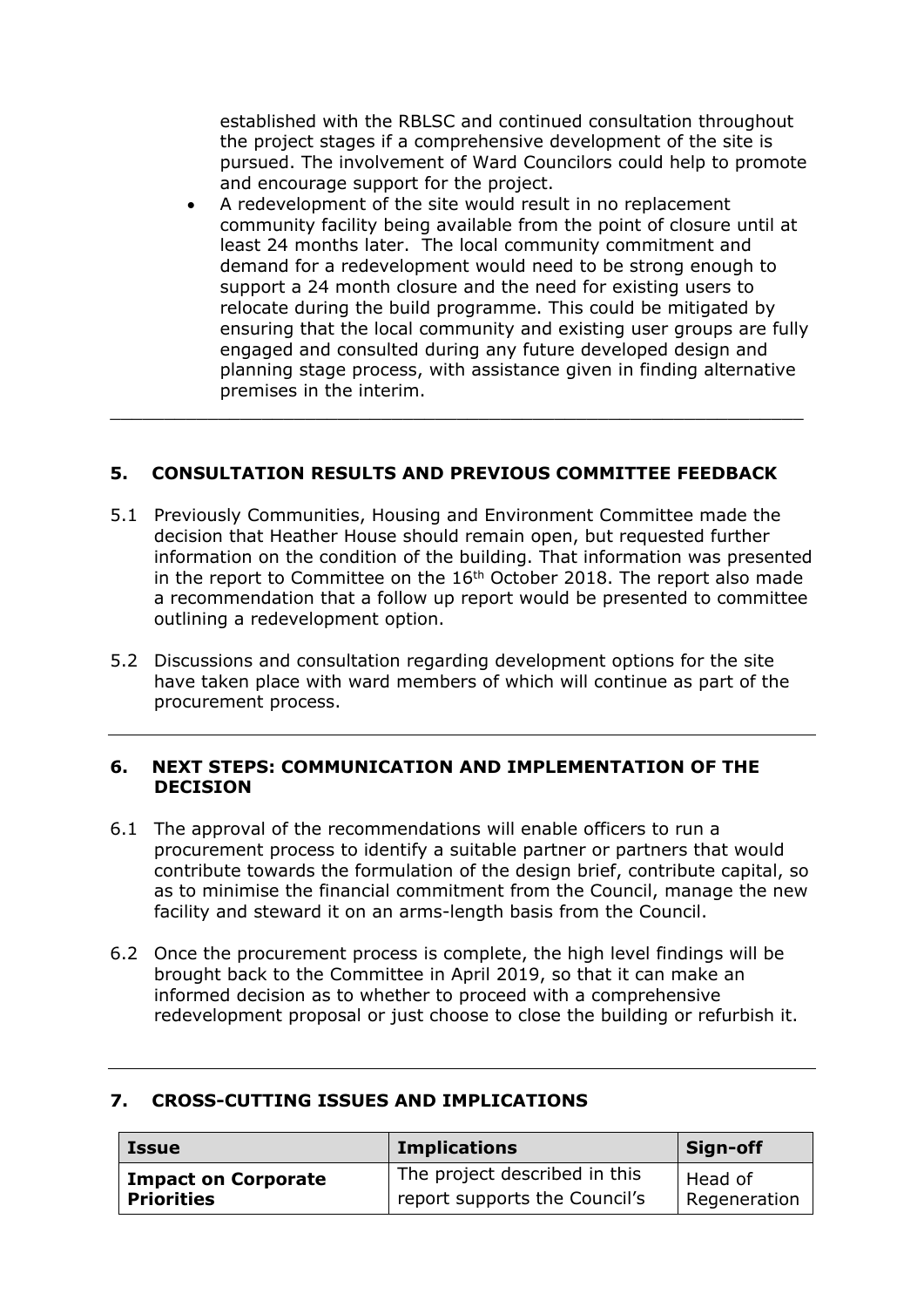|                        | strategic plan objectives.                                                                                                                                                                                                                                                                                                                                                                                                                         | and<br>Economic<br>Development                            |
|------------------------|----------------------------------------------------------------------------------------------------------------------------------------------------------------------------------------------------------------------------------------------------------------------------------------------------------------------------------------------------------------------------------------------------------------------------------------------------|-----------------------------------------------------------|
| <b>Risk Management</b> | Already covered in the risk<br>section                                                                                                                                                                                                                                                                                                                                                                                                             | Head of<br>Regeneration<br>and<br>Economic<br>Development |
| <b>Financial</b>       | This report sets out options for<br>redevelopment of Heather<br>House and the surrounding<br>site. There is a funding gap of<br>approximately £2 million<br>associated with the<br>redevelopment proposal<br>described in paragraphs 1.21<br>to 1.26. The report describes<br>potential ways in which this<br>could be addressed.<br>The initial feasibility work<br>carried out so far has been<br>delivered within existing<br>budget resources. | Paul Holland,<br>Senior<br>Finance<br>Manager<br>(Client) |
| <b>Staffing</b>        | We will need access to extra<br>expertise to deliver the<br>recommendations and<br>preferred option, as set out in<br>section 3.                                                                                                                                                                                                                                                                                                                   | Head of<br>Regeneration<br>and<br>Economic<br>Development |
| Legal                  | The Local Government Act<br>1972, section 111(1)<br>empowers<br>a local authority to do any<br>thing (whether or not<br>involving the expenditure,<br>borrowing or lending of<br>money or the acquisition or<br>disposal of any property or<br>rights) which is calculated<br>to facilitate, or is conducive<br>or incidental to, the<br>discharge of any of their<br>functions.                                                                   | Legal Team                                                |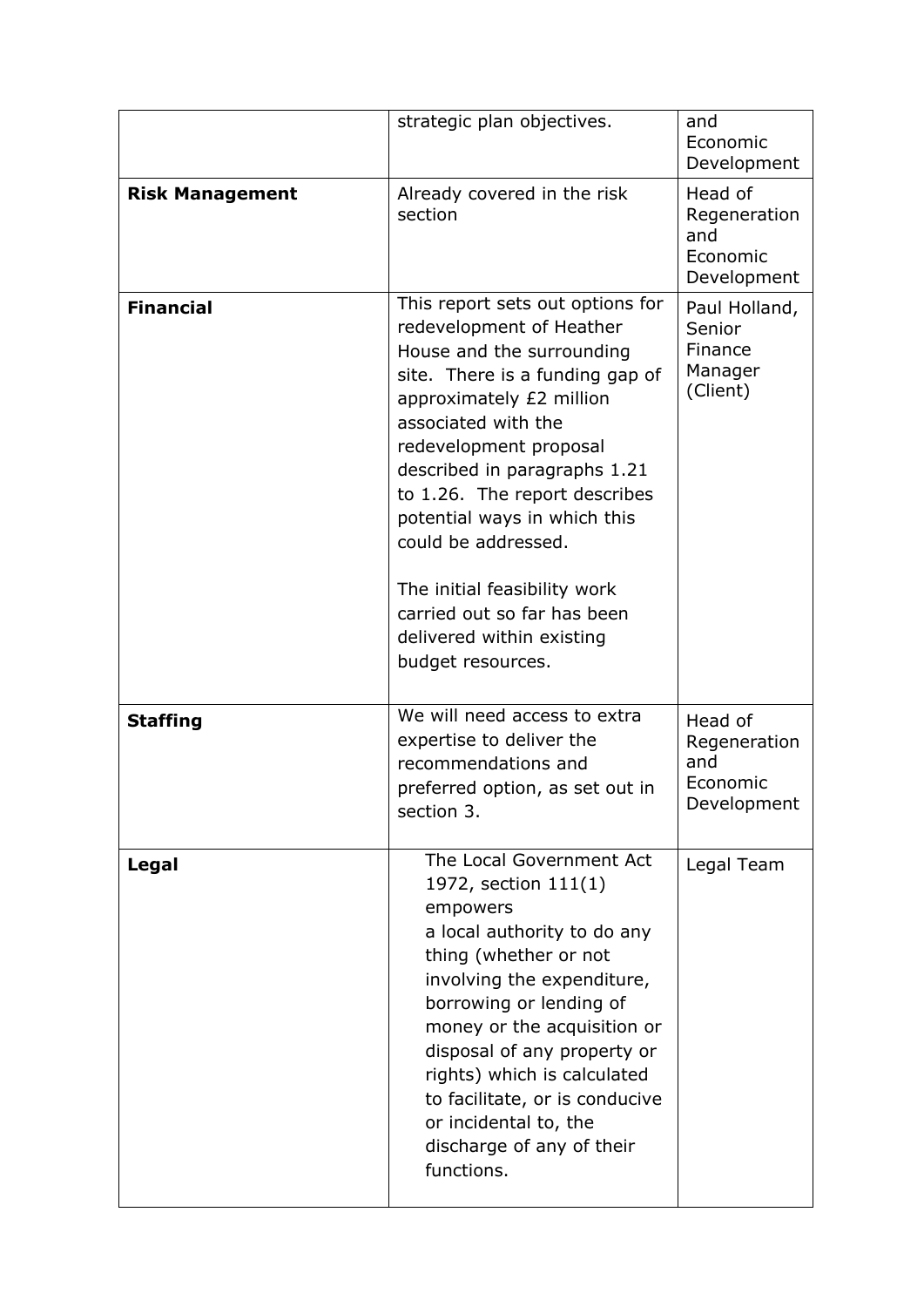|                                              | The Council also has a<br>general power of<br>competence pursuant to<br>Section 1 of the Localism<br>Act 2011 which enables it to<br>do anything that individuals<br>generally may do.<br>$S120(1)(2)$ of the 1972 Act<br>enables the Council to<br>acquire land to be used for<br>the (b) the benefit,<br>improvement or<br>development of their area;<br>or for the purpose of<br>discharging the Council's<br>functions and any surrender<br>of the existing lease of<br>Heather House would be in<br>accordance with this<br>statutory power.<br>The procurement for a<br>suitable partner (s) to<br>enable a comprehensive<br>redevelopment of Heather<br>House and the surrounding<br>site should be in accordance<br>with the Council's Contract<br>Procedure Rules and the<br>public Contract Regulations<br>2015 if applicable.<br>Acting on the<br>recommendations is within |                                    |
|----------------------------------------------|----------------------------------------------------------------------------------------------------------------------------------------------------------------------------------------------------------------------------------------------------------------------------------------------------------------------------------------------------------------------------------------------------------------------------------------------------------------------------------------------------------------------------------------------------------------------------------------------------------------------------------------------------------------------------------------------------------------------------------------------------------------------------------------------------------------------------------------------------------------------------------------|------------------------------------|
|                                              | the Council's powers as set<br>out in the above statutory<br>provisions.                                                                                                                                                                                                                                                                                                                                                                                                                                                                                                                                                                                                                                                                                                                                                                                                               |                                    |
| <b>Privacy and Data</b><br><b>Protection</b> | No implications                                                                                                                                                                                                                                                                                                                                                                                                                                                                                                                                                                                                                                                                                                                                                                                                                                                                        | Legal Team                         |
| <b>Equalities</b>                            | There is no change to services<br>at this moment in time.                                                                                                                                                                                                                                                                                                                                                                                                                                                                                                                                                                                                                                                                                                                                                                                                                              | Policy &<br>Information<br>Manager |
| <b>Crime and Disorder</b>                    | No implications                                                                                                                                                                                                                                                                                                                                                                                                                                                                                                                                                                                                                                                                                                                                                                                                                                                                        | Head of<br>Regeneration            |